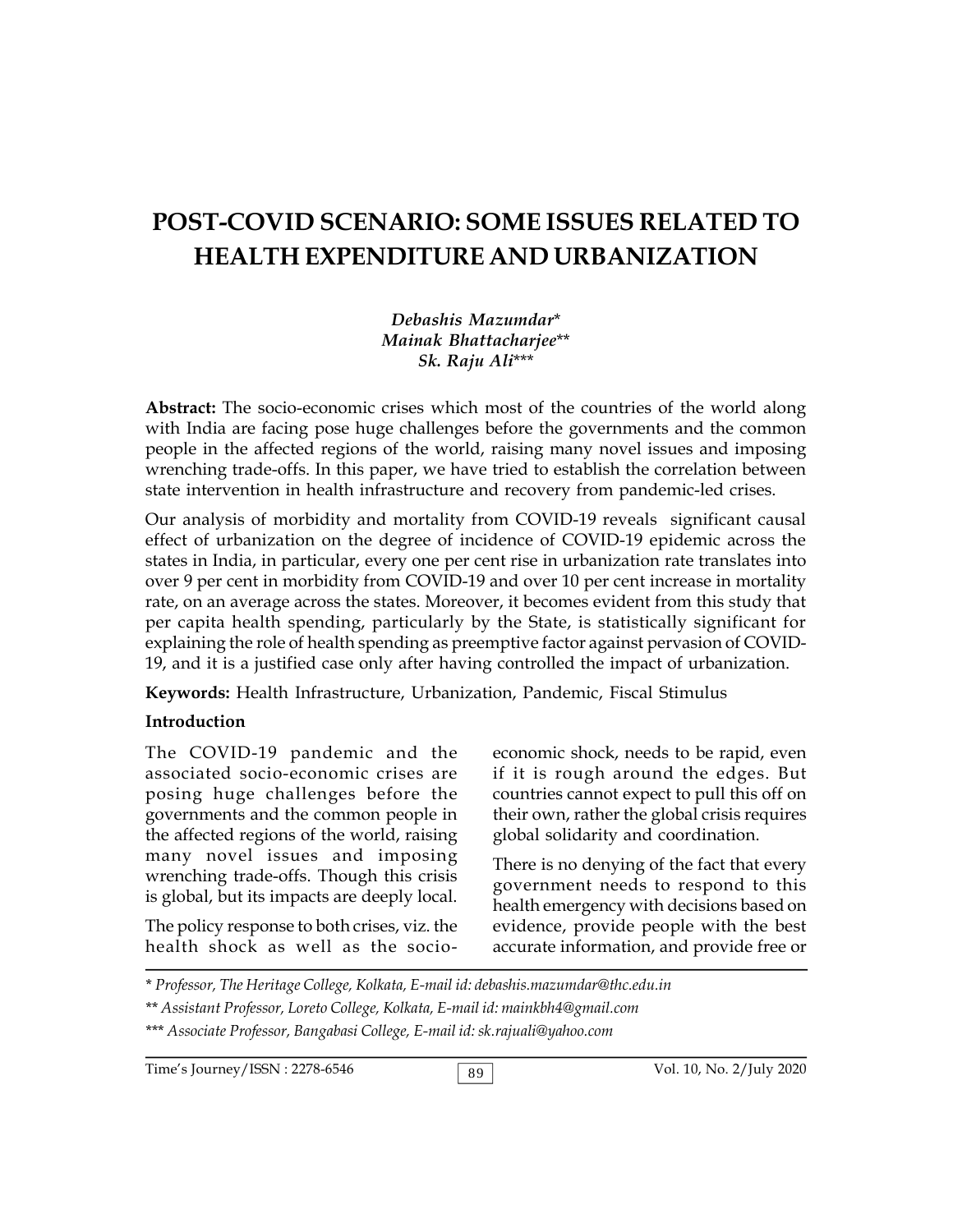affordable COVID-19 testing and treatment. These health services should be backed by adequate health infrastructure particularly in public sector since higher costs of availing health services from private health care service providers may not fulfil the affordability

principle in this regard. It is normally assumed that a country with higher health expenditure per capita, higher share of public expenditure on health can fight out the casualty of this pandemic in a better way.

| Country       | Health Expenditure<br>Per capita<br>$(2016)$ $(US$)$ | Health Exp as $\%$<br>of GDP (2017) | COVID death as<br>$\%$ of total cases<br>(As on 5 May, 2020) |
|---------------|------------------------------------------------------|-------------------------------------|--------------------------------------------------------------|
| <b>USA</b>    | 9869.74                                              | 17.06                               | 5.76                                                         |
| Germany       | 4714.26                                              | 11.24                               | 4.21                                                         |
| Canada        | 4458.21                                              | 10.57                               | 6.34                                                         |
| France        | 4263.36                                              | 11.31                               | 14.87                                                        |
| UK            | 3958.01                                              | 9.63                                | 15.08                                                        |
| Spain         | 3259.8                                               | 8.87                                | 11.14                                                        |
| <b>Israel</b> | 2837.14                                              | 7.41                                | 1.46                                                         |
| Italy         | 2738.71                                              | 8.84                                | 13.72                                                        |
| S. Korea      | 2043.86                                              | 7.6                                 | 2.35                                                         |
| Saudi Arabia  | 1147.33                                              | 5.23                                | 0.67                                                         |
| Russia        | 469.13                                               | 5.34                                | 0.93                                                         |
| China         | 398.33                                               | 5.15                                | 5.59                                                         |
| India         | 62.71                                                | 3.53                                | 3.38                                                         |

**Table-1 Global Scenario of Health Spending and COVID – 19 Pandemic**

*Source: WHO website, World Bank data website*

## **Review of Literature**

Islam et al. (2012) using a large panel data set from rural Bangladesh, estimates the effects of health shocks on household consumption and how access to microcredit affects households' response to such shocks. The prime finding remains as, that even though general consumption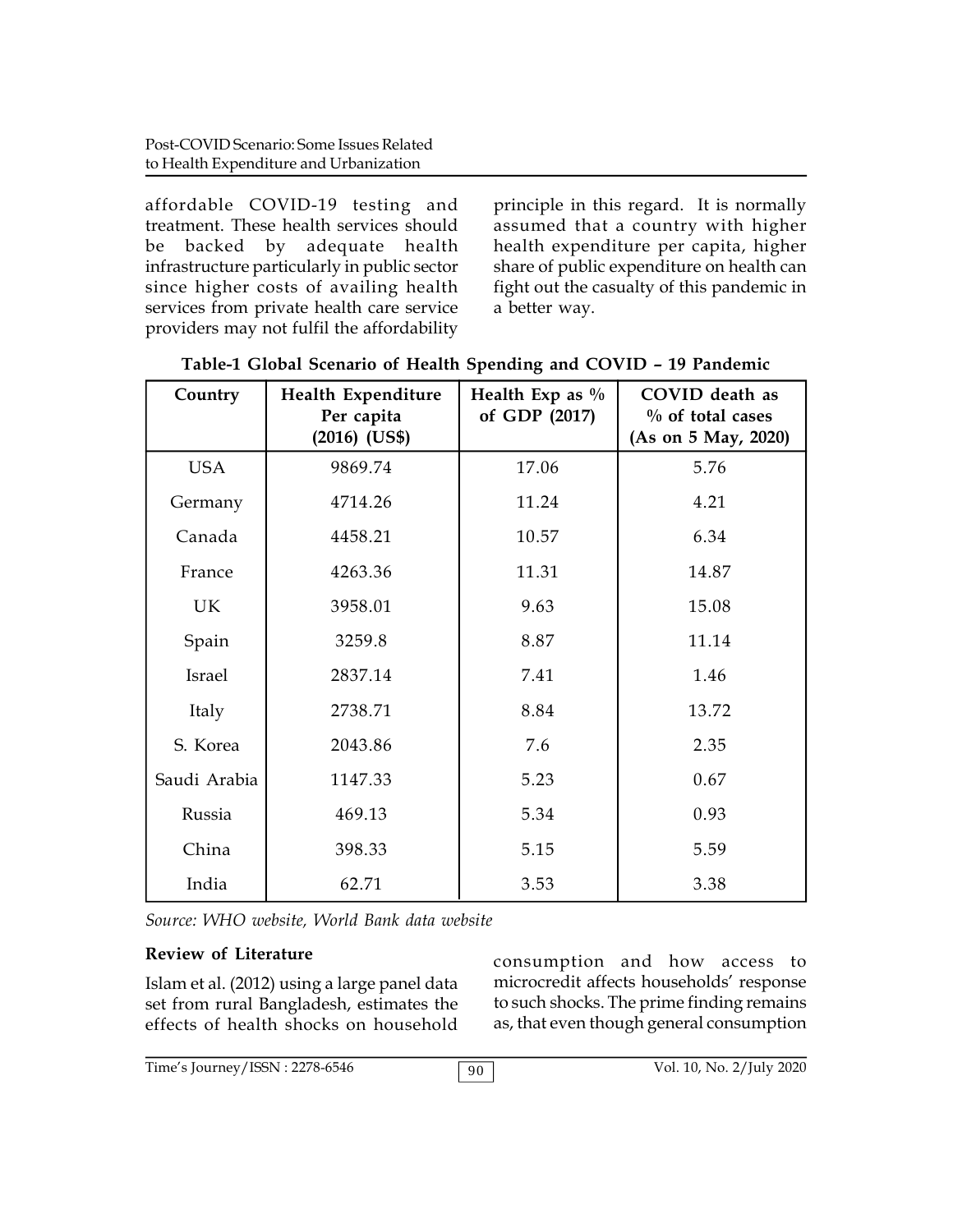remains stable in many cases when households are exposed to health shocks, households that have access to microcredit appear to be more resilient. The most important instrument used by households appear to be the sale of productive assets (livestock) and there is a significant mitigating effect of microcredit: households that have access to microcredit do not need to sell livestock to the extent households that do not have access to microcredit need to, in order to insure consumption against health shocks. Thus the study posits the case for that microcredit organizations and microcredit per se having to play the role of insurance.

In another study, Haren et al. (2020) project that brunt of Covid-19 on global supply chains will occur in mid-March, forcing thousands of companies to throttle down or temporarily shut assembly and manufacturing plants in the U.S. and Europe. The study indicates that the most vulnerable companies are those which rely heavily or solely on factories in China for parts and materials. Besides, the activity of Chinese manufacturing plants has been found to be plummeting past month and is expected to remain depressed for months. The study highlights how mounting pressure to reduce supply chain costs inducing companies to pursue strategies such as lean manufacturing, offshoring, and outsourcing. Such austerity measures smacks of severe dampening of manufacturing in the light of flagrant supply-chain disruption.

Hartley et al. (2020) presents an eventstudy analysis of 24 COVID-19 QE announcements made by 21 global central banks on their local 10-year government bond yields. The findings indicate that the developed market QE announcement had a statistically significant -0.14% 1-day impact, which is slightly smaller than past interventions during the Great Recession era. In contrast, the average impact of emerging market QE announcements was significantly larger, averaging -0.28% and -0.43% over 1-day and 3-day windows, respectively. Moreover, the study comes with an estimate where an overall average 1-day impact of -0.23% averaged over developed and emerging bond markets Besides, the study posits that all 10-year government bond yields in our sample rose sharply in mid-March 2020, but fell substantially after the period of QE announcements.

Hevia et al. (2020) envisages how emerging economies must navigate the COVID-19 pandemic amid collapsing exports, dwindling remittances and tightening international credit conditions. The study asserts that developing countries will be harder hit by the pandemic as many policy measures to fight it will be less effective. This is because that their governments will have difficulties to issue debt to smoothen the COVID-19 shocks as they struggle to credibly commit future tax revenues to pay for a fiscal expansion today.

Hofmann et al. (2020) indicates that borrowing through domestic currency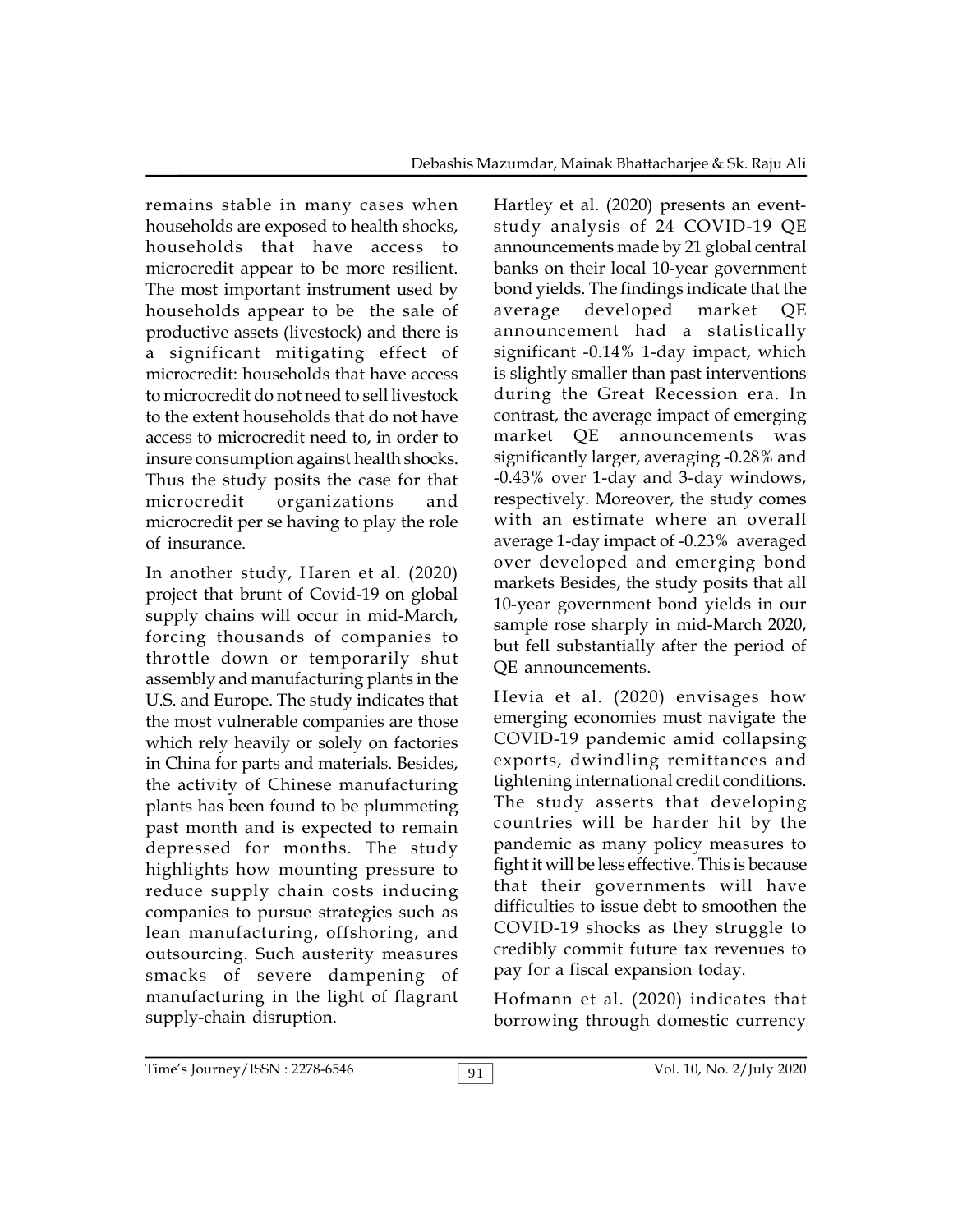bonds has not insulated emerging market economies (EMEs) from the financial shock unleashed by Covid-19 in what is revealed by uptick in EME local currency bond spreads coupled with sharp currency depreciations and capital outflows. However, EMEs with monetary policy frameworks that are equipped to address the feedback loop between exchange rate depreciation and capital outflows stand a better chance of weathering the financial fallout from the Covid-19 pandemic.

Tanberg et al. (2020) discusses the role public investment spending can play in the fiscal response to the COVID-19 pandemic in two aspects: cuts or postponements in public investment spending to make room for emergency spending in the immediate response to the pandemic; and the scaling up of public investment spending to support economic recovery and growth. The fundamental highlights are regarding the key challenges facing countries at different levels of economic development and capacity, and it proposes concrete measures to address the two aspects. Besides, it proposes that both during the immediate crisis and the recovery phase, there is a need for strong prioritization and project selection processes, accompanied by clear policy objectives, dedicated coordination mechanisms, and high transparency.

## **Data Analysis**

Herein, we review the correlation coefficient of health expenditure as % of GDP in 2017 (HLTHGDP) and COVID death as % of total confirmed cases (as on May 5, 2020) (COVIDD) across some selected nations including India, we find a positive correlation where Spearman's correlation coefficient is also statistically significant. Similar result is also obtained in case of per capita health expenditure (2016) (HELTPC) and COVID death as % of total confirmed cases (as on May 5, 2020) (COVIDD) [Table-2(a)-2(b)]. This seems to be counter-intuitive in the sense that a country that has a credibility of spending relatively higher (both public and private) share on health is expected to fight against any pandemic more efficiently with lesser casualties. But the situation is completely different. An explanation to this puzzling result might be ineffectiveness of the existing treatment to cure the COVID-affected patients, the mindset of the people to compromise their freedom of movement and adhere to the government lockdown and socialdistancing rules, the share of migrant labourers and the intensity of cross-border movement of workers, the possible distribution of the health expenditure among primary, secondary and tertiary heath care services, the quality of support services provided by the government to the common people and health activists, the climatic condition in the country (it is apprehended that this virus becomes less fatal in hot and humid atmosphere), the type of this virus after mutation (medical researchers are of the opinion that the type of this virus found in Europe seems to be more virulent compared to that found in Asian countries), the pattern of vaccination across nations etc.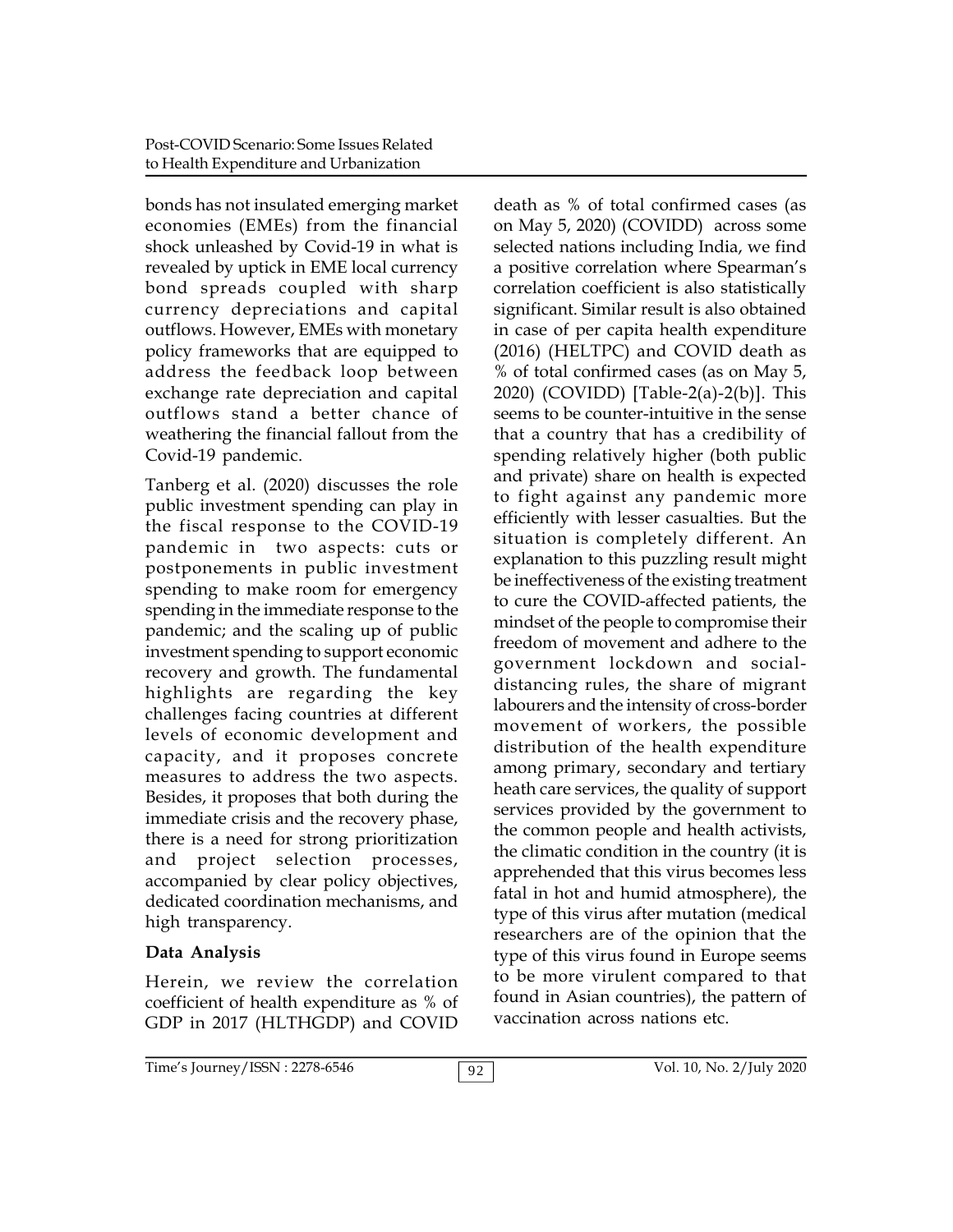| $\frac{1}{2}$                    |                |        |                    |  |
|----------------------------------|----------------|--------|--------------------|--|
| <b>Measure</b><br>of Association | Variable       | COVIDD | <b>HLTHGDP</b>     |  |
| Spearman's Rho                   | COVIDD         | 1.000  | $.604*$<br>(0.029) |  |
|                                  | <b>HLTHGDP</b> |        |                    |  |
| Karl Pearson's                   | COVIDD         |        | .389#              |  |
| Product Moment                   |                |        | (0.189)            |  |
| Correlation<br>Coefficient       | <b>HLTHGDP</b> |        |                    |  |

## **Table-2(a) Association between COVID Mortality and Health Spending (as per cent of GDP)**

\*significant at 10 per cent (two-tail) #statistically insignificant

### **Table-2(b) Association between COVID Mortality and Health Spending (per capita)**

| Measure<br>of Association | Variable      | COVIDD | <b>HLTHPC</b> |
|---------------------------|---------------|--------|---------------|
| Spearman's Rho            | COVIDD        | 1.000  | $.500*$       |
|                           |               |        | (0.082)       |
|                           | <b>HLTHPC</b> |        |               |
| Karl Pearson's            | COVIDD        | 1      | .301#         |
| Product Moment            |               |        | (0.318)       |
| Correlation               | <b>HLTHPC</b> |        |               |
| Coefficient               |               |        |               |

## #statistically insignificant at 10 per cent

Given the novelty of this virus, the medical world was in complete darkness about its possible treatment and most of the countries have been operating still now on a trial and error basis in applying necessary treatment. Hence, the health infrastructure, though needed to give

better support to the affected people, failed to check the morbidity. Further, in most of the nations this virus has affected the urban people more in comparison with their rural counterparts. Thus, if the distribution of health expenditure has been more in favour of primary health in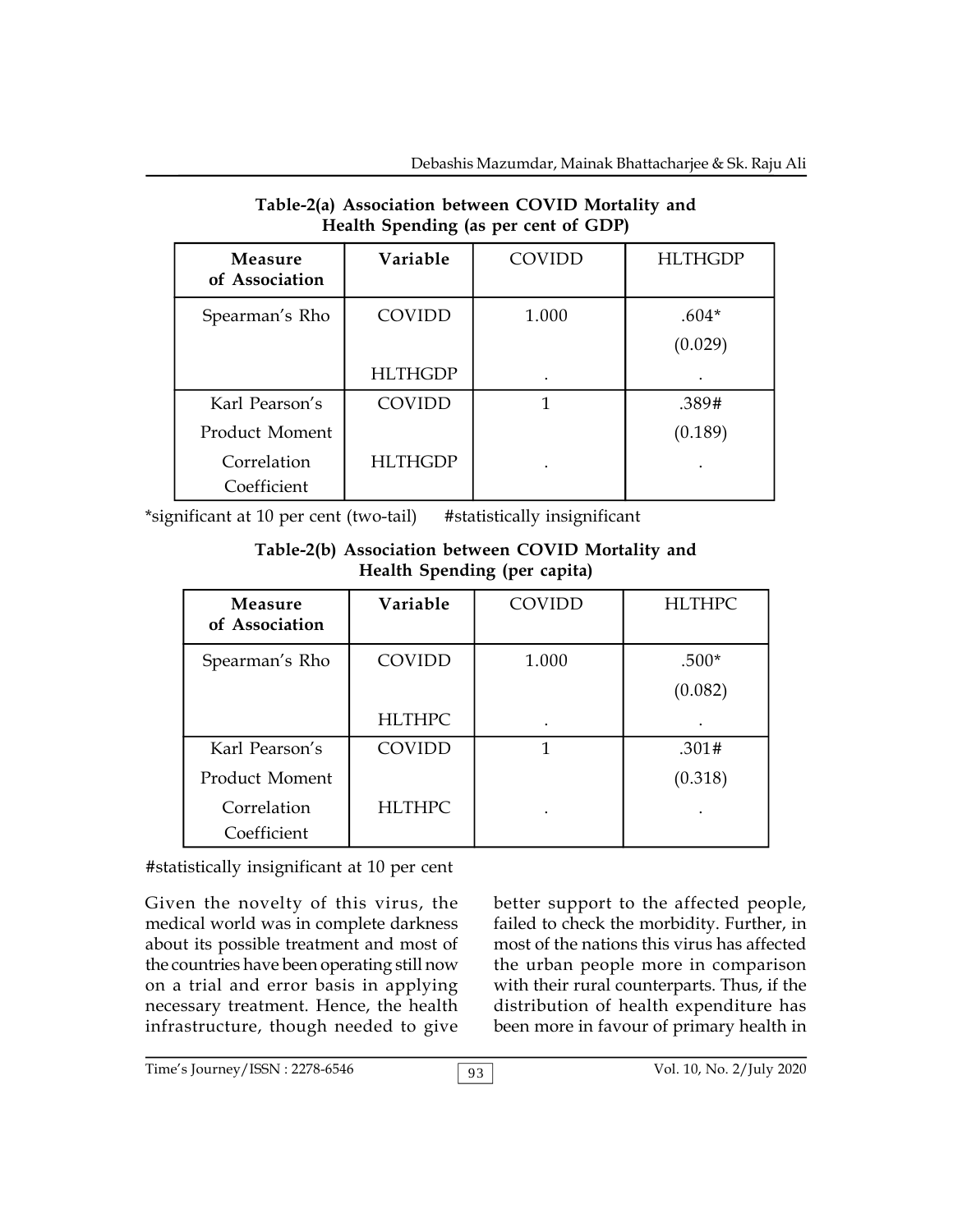rural areas (though this is not the case with the developed countries) then also the urban centres would be incapable of tackling this problem. The mindset of the people and the level of democracy in a nation can also be a possible factor behind the initial spread of this virus since the people at large would not want to sacrifice their freedom of movement across regions and a democratic government may not take drastic steps to restrict such movements and business activities at the initial stage of this crisis (as happened in USA). Greater incidence of cross border movements of people in any region, if not restricted n time, can also raise the intensity of this crisis.

Further, as against such inter-country comparison, we can have intra-country comparison of the impact of this virus. Let us consider 15 major states of India and look into the existing status of health

infrastructure in those states along with the incidence of death due to COVID-19. The urbanization (share of urban population to total population as per 2011 census) pattern in each state has also been taken into account.

Here we observe a clear-cut negative correlation between the per capita public health expenditure across states (in 2014- 15) (WBHLEPC) and the incidence of COVID death (WBCOVID). On the other hand, we get a positive correlation between the level of urbanization across states (WBURB) and the number of COVID cases (as on 5 May,2020) (WBCOV). [Table-3(a)-(b)]. However the negative correlation of mortality due to COVID with per capita health spending has been found to be insignificant which is perhaps because of the presence of idiosyncratic variation in epidemiological factors among the states.

| Table-3(a) Association of COVID mortality with urbanization |  |
|-------------------------------------------------------------|--|
| across the states in India                                  |  |

| Measure<br>of Association | Variable       | WBCOVID | WBURB   |
|---------------------------|----------------|---------|---------|
| Spearman's Rho            | <b>WBCOVID</b> | 1.000   | $.532*$ |
|                           |                |         | (0.041) |
|                           | <b>WBURB</b>   |         |         |
| Karl Pearson's            | <b>WBCOVID</b> | 1.00    | .499#   |
| Product Moment            |                |         | (0.058) |
| Correlation               | WBURB          |         |         |
| Coefficient               |                |         |         |

\*significant at 10 per cent (two-tail) #statistically insignificant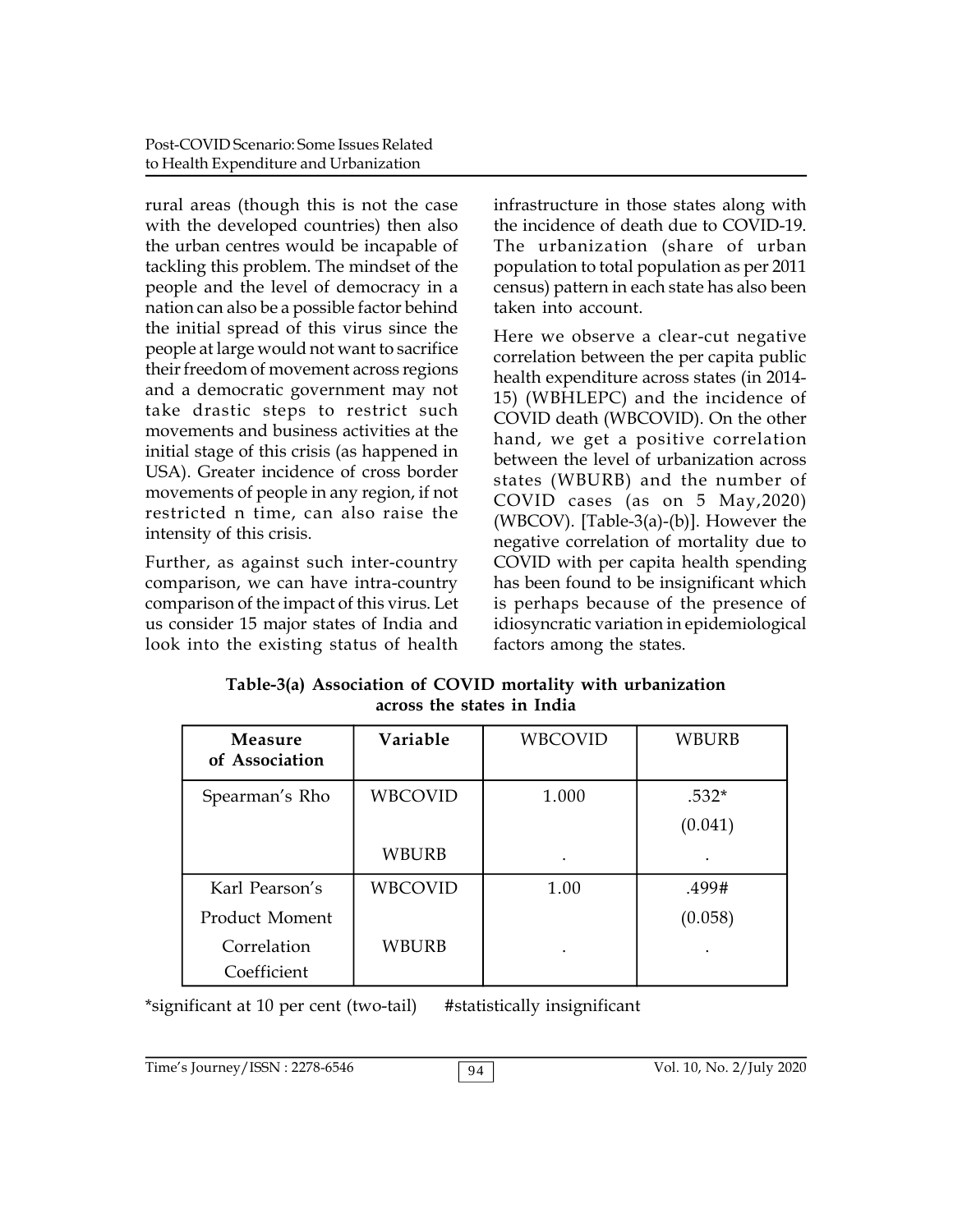| Measure<br>of Association | Variable       | <b>WBCOVID</b> | <b>WBHLEPC</b> |  |
|---------------------------|----------------|----------------|----------------|--|
| Spearman's Rho            | <b>WBCOVID</b> | 1.000          | $-0.163*$      |  |
|                           |                |                | (0.562)        |  |
|                           | <b>WBHLEPC</b> | $\bullet$      |                |  |
| Karl Pearson's            | <b>WBCOVID</b> | 1              | $-0.237#$      |  |
| Product Moment            |                |                | (0.394)        |  |
| Correlation               | <b>WBHLEPC</b> | $\bullet$      |                |  |
| Coefficient               |                |                |                |  |

### **Table-3(b) Association of COVID mortality with per capita health expenditure across the states in India**

#statistically insignificant at 10 per cent

#### **Table 4: Linear regression analysis of the causality of COVID-19 Pandemic across the Indian states**

| Independent                            | Dependent Variable                                   |                                                        |  |
|----------------------------------------|------------------------------------------------------|--------------------------------------------------------|--|
| Variable                               | Incidence of COVID-19<br>$(in log)$ as of 5May, 2020 | Mortality from COVID-19<br>$(in log)$ as of 5May, 2020 |  |
| Intercept                              | $6.5324*$                                            | 3.1679#                                                |  |
|                                        | (0.0003)                                             | (0.0981)                                               |  |
| Per capita health                      | $-0.0043*$                                           | $-0.0032*$                                             |  |
| expenditure(in Rs.)<br>as of 2014 - 15 | (0.0456)                                             | (0.0392)                                               |  |
| Urbanization                           | $0.09921*$                                           | $0.1141*$                                              |  |
|                                        | (0.0105)                                             | (0.0218)                                               |  |
| $\mathbb{R}^2$                         | 0.4327                                               | 0.3683                                                 |  |
| Adjusted $\mathbb{R}^2$                | 0.3382                                               | 0.2631                                                 |  |
| F - statistic (overall                 | 4.5772*                                              | 3.4992*                                                |  |
| significance)                          | (0.0333)                                             | (0.0634)                                               |  |

\*significant at 10 per cent #insignificant at 10 per cent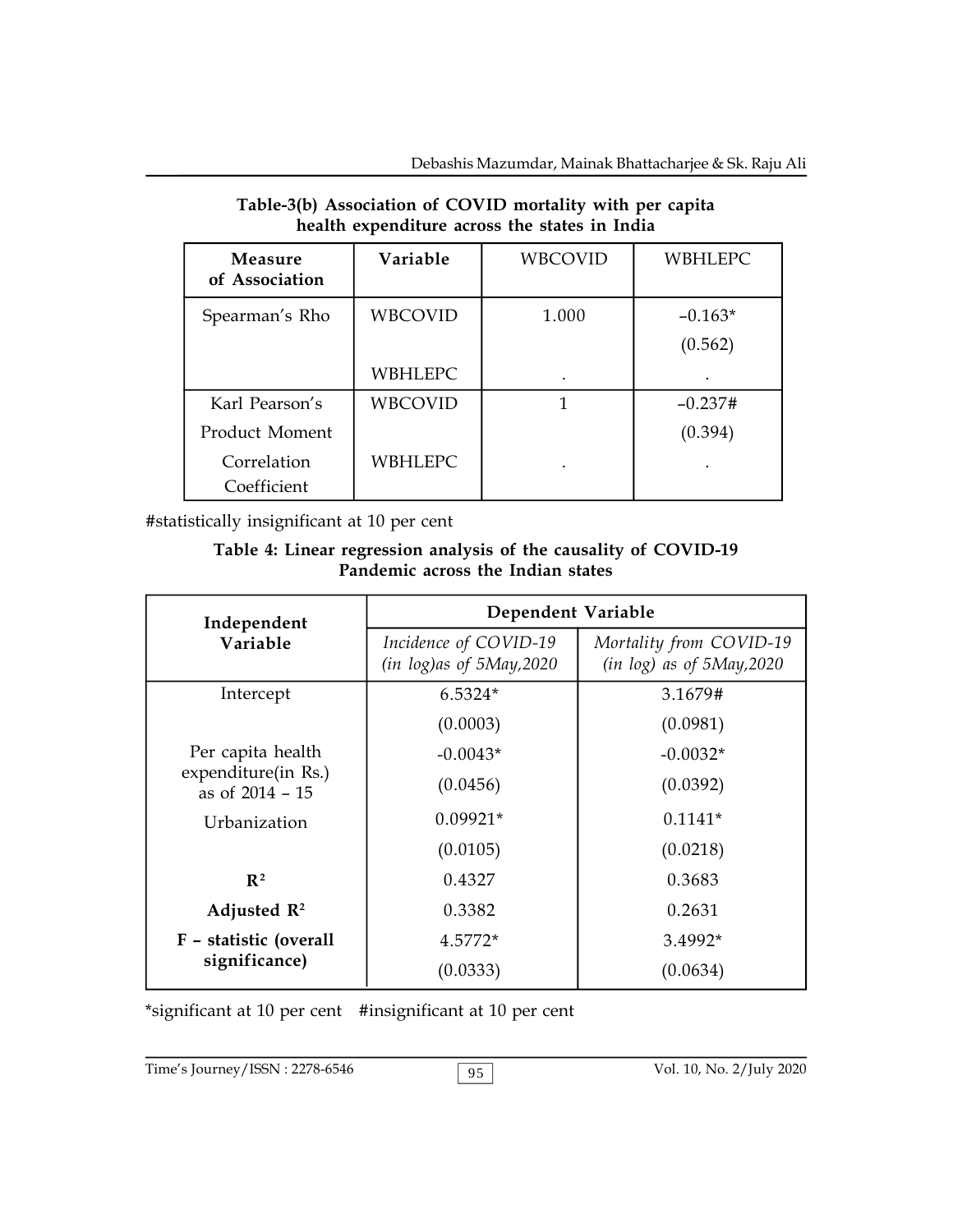The linear regression analysis of morbidity and mortality from COVID-19 [as in Table – 4] reveals significant causal effect of urbanization on the degree of incidence of COVID-19 epidemic across the states in India, in particular, every one per cent rise in urbanization rate translates into over 9 per cent in morbidity from COVID-19 and over 10 per cent increase in mortality rate, on an average across the states. Moreover, it is hereby evident from the partial regression coefficient of per capita health spending being statistically significant that that role of health spending as preemptive factor against pervasion of COVID-19 is a justified case only after having controlled the impact of urbanization. In this regard, the regression analysis envisage a lower incidence of COVID-19 in terms of morbidity to the tune of more than 0.4 per cent and that in terms of mortality to the tune of more than 0.3 per cent, on

average across the states. This in turn implies that the effectiveness of health spending in staving the backlash of COVID-19 in a given region depends crucially on the extent of urbanization of persistent in that region. Moreover, this finding hints at the virulence or predominance of COVID-19 being significantly spatial in nature and thereof, holds a strong bearing with urban planning.

The COVID scenario has given us a new wake-up call. We must prepare ourselves accordingly keeping in mind the real sustainable development goals with added importance to natural balance. Both short-term and long-term policy initiatives would be needed particularly in developing nations. At first, a fiscal space has to be created through an increase in revenues of the government and through avoiding wasteful expenditure.

| <b>Sl. No.</b> | Military<br>expenditure on    | Cost (USD<br>Million) | Health<br>infrastructure<br>equivalence | <b>Numbers</b>           |
|----------------|-------------------------------|-----------------------|-----------------------------------------|--------------------------|
| 1              | Virginia class<br>submarine   | 2800                  | Fully equipped<br>ambulance             | 9180                     |
| $\overline{2}$ | <b>FREMM Class</b><br>Frigate | 936                   | Doctors'<br>appointment                 | $10,662*$<br>(in a year) |
| 3              | F-35 Fighter Jet              | 89                    | <b>ICU Bed</b><br>Maintenance           | 3244*<br>(in a year)     |
| 4              | <b>Trident-II Missile</b>     | 31                    | Masks                                   | 17 million               |
| 5              | Leopard -2 Tank               | 11                    | Ventilators                             | 440                      |

| Table-5 Health infrastructure equivalence of military expenditure |  |  |  |  |
|-------------------------------------------------------------------|--|--|--|--|
|-------------------------------------------------------------------|--|--|--|--|

*Source: Greenpeace International [\* Based on OECD's yearly estimate for a doctor's salary & maintenance cost of ICU p.a]*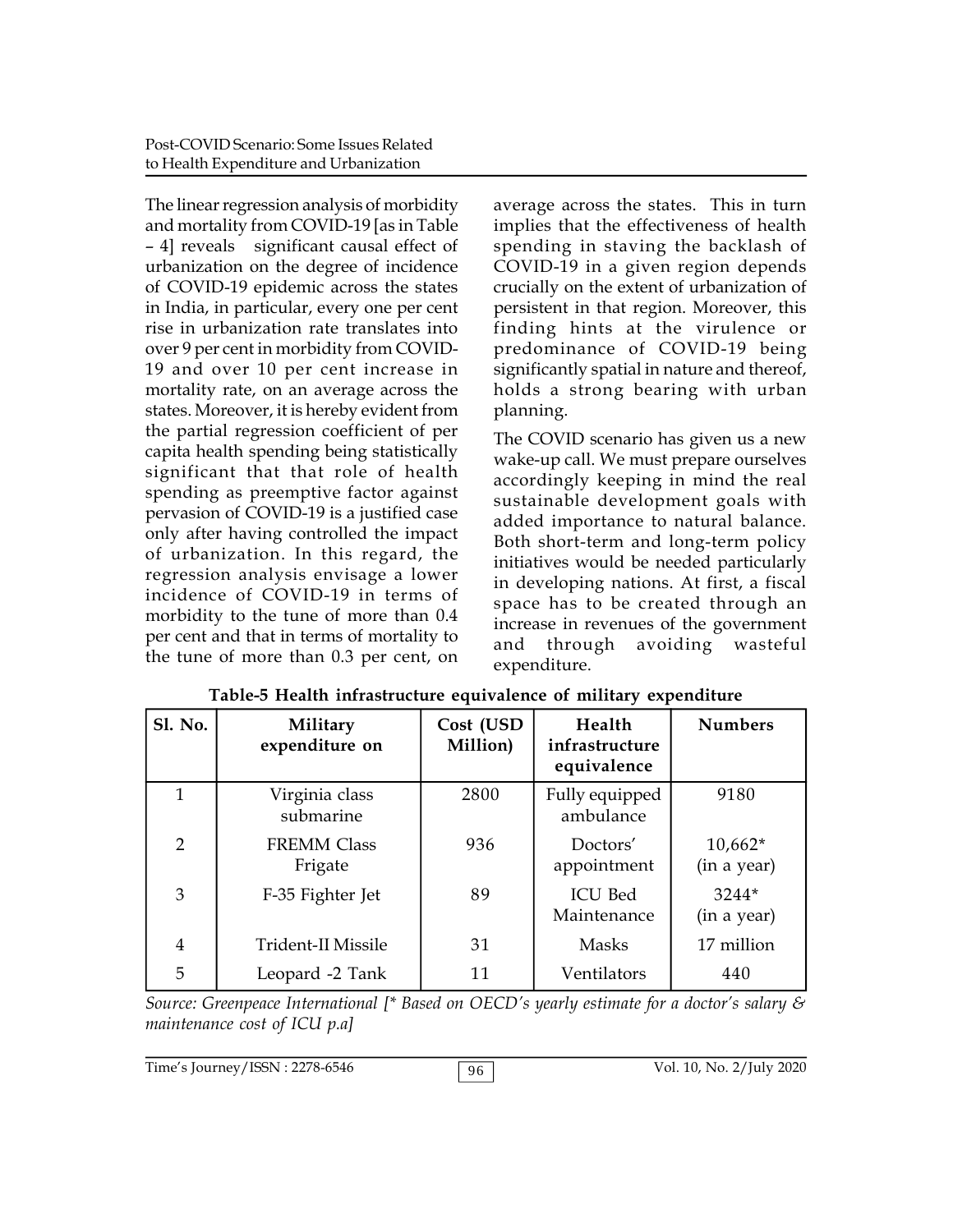The government has to allocate more resources to public health, economic stimulus and the social safety net. This, in turn, would mean that the government has to revise its priorities reflected in budget revenue, spending and financing. By doing so, they can contain increases in fiscal deficits and surges in public debt. It is true that defense expenditure is one of the important segments of the government budget and it is also true that military budget, either as percentage of GDP or in terms of per capita military expenditure, India's figure falls far short of the developed countries of the world. Still we can think in terms of a health infrastructure equivalence of military expenditure (Table-4).

Governments should use stimulus funds and incentives for a significant section of population that need them the most. This would mean channeling sizeable parts of such stimulus packages to small and informal businesses, the vulnerable and poor, and avoid the use of stimulus funds and incentives that enrich the well-off. Small and Medium Enterprises (SMEs) and informal enterprises are the most affected businesses, with informal workers who consist of about 90% of the workforce of India. They are expected to be the hardest hit by the economic shock. The ILO expects a devastating 6.7 percent loss in working hours globally in the second quarter of 2020, equivalent to 195 million full-time workers, 125 million of which are in Asia and the Pacific. Migrants, displaced people and informal workers are facing a stark trade-off between safeguarding their lives and livelihoods. Already 100 million migrant workers in India are on the move in search of safety and basic sustenance, defying a nationwide lockdown.

Governments should make it easier to conduct business by improving public services and making them accessible through digital technology. They should support small, medium-sized and informal enterprises. If we make an international comparison between the fiscal stimulus declared by some COVID affected countries, we find that India's present position is  $5<sup>th</sup>$  in that ranking (Table-5).

| Sl.No          | Country                                   | Fiscal Stimulus as $\%$ of GDP $(\%)$ |
|----------------|-------------------------------------------|---------------------------------------|
|                | Japan                                     | 21.1                                  |
| $\overline{2}$ | USA                                       | 13.0                                  |
| 3              | Sweden                                    | 12.0                                  |
| 4              | Germany                                   | 10.7                                  |
| 5              | India                                     | 10.0                                  |
| 6              | France                                    | 9.3                                   |
| 7              | Spain                                     | 7.3                                   |
| 8              | Italy                                     | 5.7                                   |
| 9              | UK.                                       | 5.0                                   |
| 10             | China                                     | 3.8                                   |
| 11             | South Korea                               | 2.2                                   |
|                | Source: STISTA Infographics Bulletin, USA |                                       |

**Table**-**6 Post-COVID Fiscal Stimulus Package across Countries**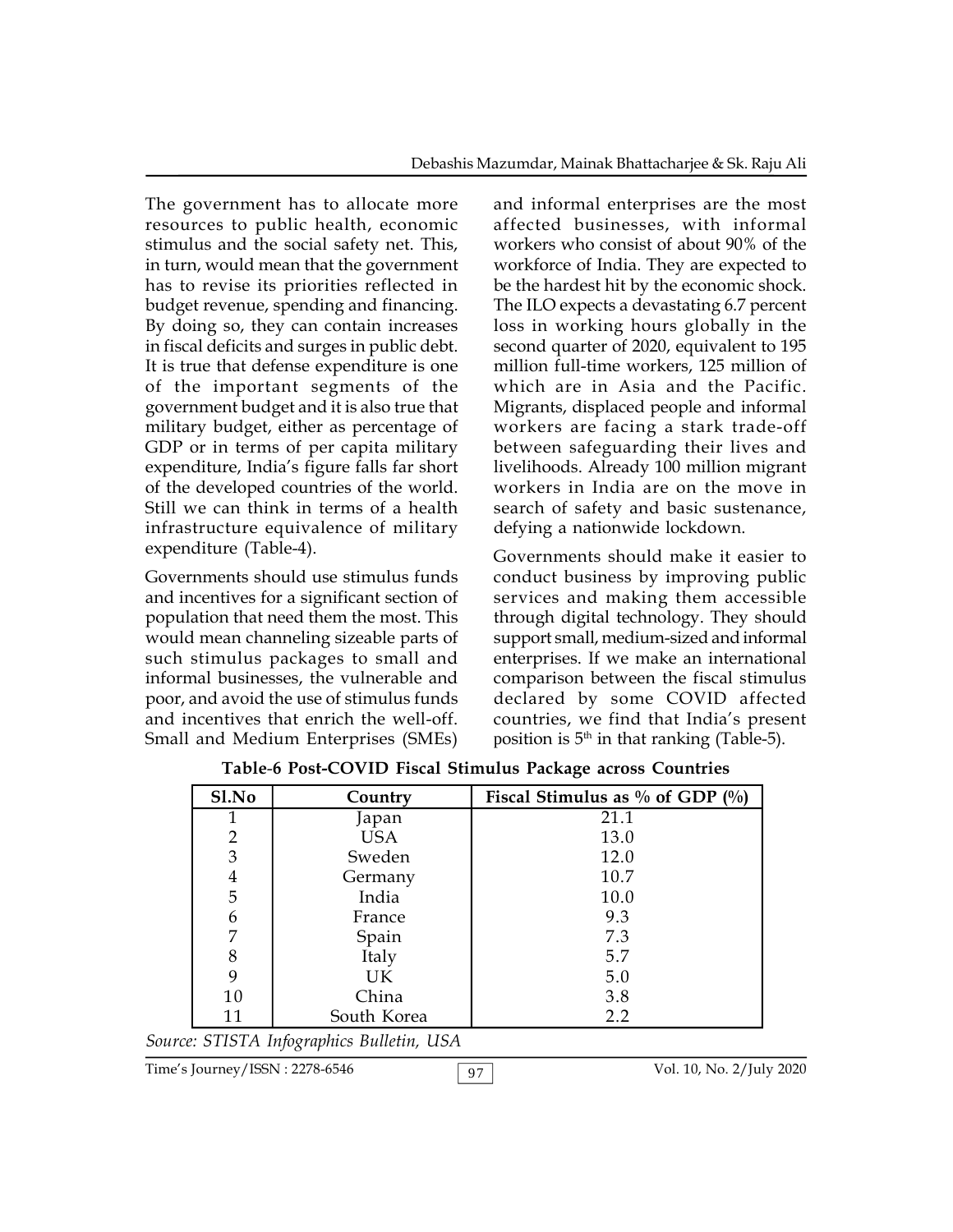## **Conclusion**

We now have an opportunity to build a new, just and fair social contract between governments and people. This includes universal social safety nets and health insurance. The fiscal stimulus package must also address this issue. A sustainable solution to present crisis needs global coordination among countries and optimization of the COVID-19 response. This endeavour would make development more sustainable. The global spread of the virus in our interconnected world offers little chance of success if each country takes a piecemeal approach towards health and economic response on its own. To make the response more effective and reduce the cost of the crises, strong coordination and cooperation among governments is needed, coupled with clear and transparent communication between the stakeholders. These will help enhance governance and build public trust inside and across borders.

## **References**

 *Islam, A., and P. Maitra. (2012). Health Shocks and Consumption Smoothing in Rural Households: Does Microcredit Have a Role to*

*Play? Journal of Development Economics 97 (2): 232:242.*

- *Haren, P., and D. Simchi-Levi. (2020). "How Coronavirus Could Impact the Global Supply Chain by Mid-March." Harvard Business Review, February 28. https://hbr.org/2020/02/ how-coronavirus-couldimpact-the-globalsupply-chain-by-mid-march.*
- *Hartley, J., and A. Rebucci. (2020). "An Event Study of COVID-19 Central Bank Quantitative Easing in Advanced and Emerging Economies." Available at: https:// papers.ssrn.com/sol3/papers.cfm.*
- *Hevia, C., and P. A. Neumeyer. (2020). "A Perfect Storm: COVID-19 in Emerging Economies." Vox CEPR Policy Portal, April 21. Available at https:// voxeu.org/article/ perfect-storm-covid-19-emergingeconomies.*
- *Hofmann, B., I. Shim, and H. S. Shin. (2020). "Emerging Market Economy Exchange Rates and Local Currency Bond Markets Amid the Covid-19 Pandemic." BIS Bulletin No. 5, Bank for International Settlements, Basel.*
- *Tandberg, E., and R. Allen. (2020). "Managing Public Investment Spending During the Crisis." Special Series on COVID-19. May. International Monetary Fund, Washington, DC.*